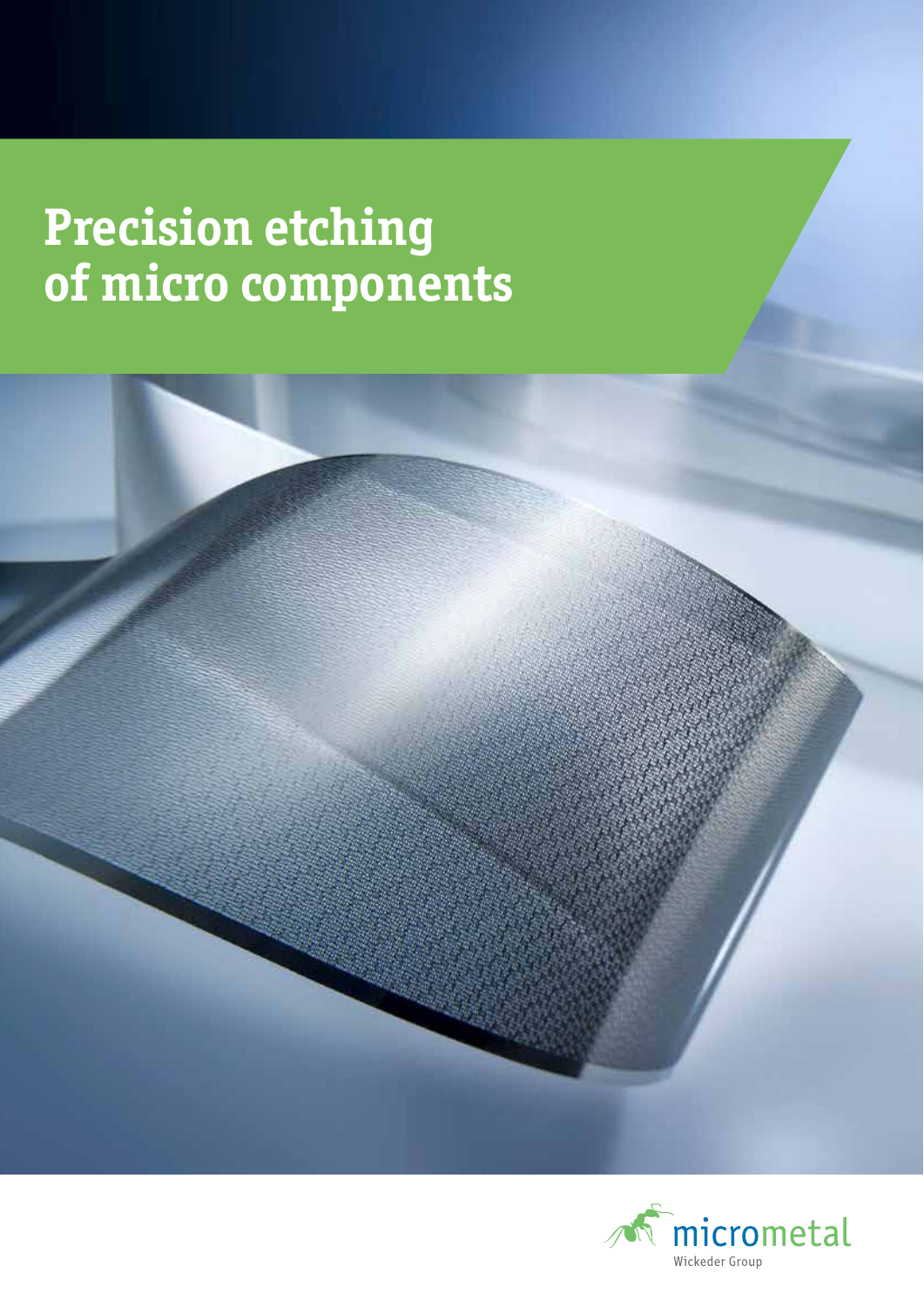#### **A High-Tech Profile**

Micrometal manufactures customized, highly accurate etched components. We photochemically etch these parts from thin materials (starting at 0.025 mm) in extremely high quantities.

Unique: Our Inline etching facility enables highest precision at high reproducibility and cost efficiency, amongst others, by use of liquid photoresist and high-precision glass tooling. Micrometal has expanded its expertise by acquiring HP Etch (sheet etching for smaller and medium quantities) and Etchform (etching of special metals).

Micrometal stands for microsystem technology know-how accumulated over decades. Our production facilities are located at the border triangle Germany - France - Switzerland. The chemical precision etching process is certified to<br>IATF 16949 and ISO 14001.<br>All and ISO 14001. IATF 16949 and ISO 14001.

**HANNY** 

**HITTLE** 

**THE REAL PROPERTY AND REAL PROPERTY AND REAL PROPERTY.**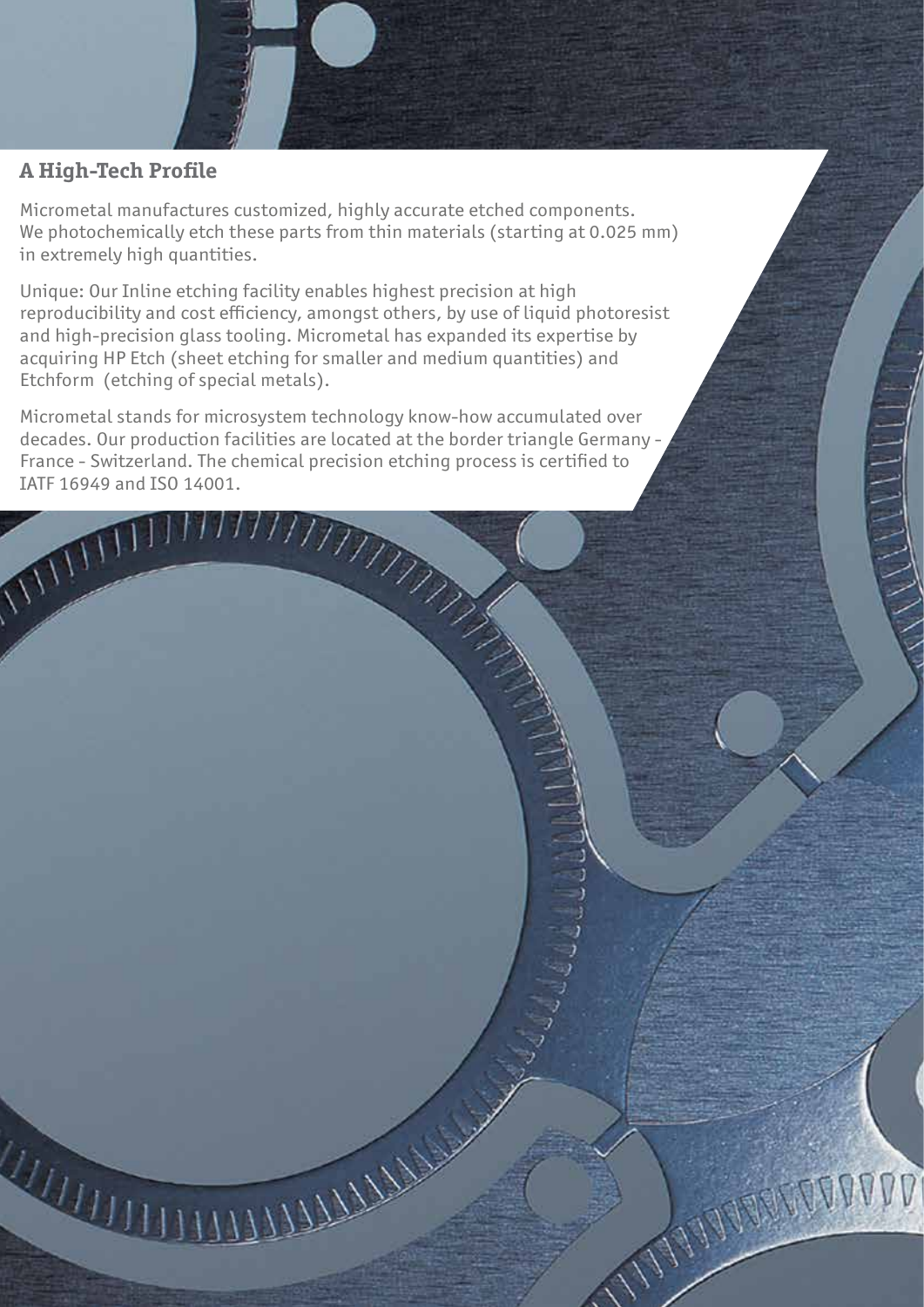# **High precision etching... ...infinitely!**

### **Photochemical etching - uniquely precise**

Micrometal is at home in the world of ultra-tight tolerances, finest structures, thin metals and complex shapes.

Applying a special Inline production technology Micrometal can etch material ranging from 0.025 to 0.400 mm thickness.

The metal etching technology developed by Micrometal significantly differs from conventional techniques. The customer´s data are processed via CAD to create an individual high resolution glass tool. The material chosen by the customer, available as coil, is cleaned and then coated with photoresist on both sides. Usually a relatively thick dry film resist is applied but Micrometal uses a special wet lacquer system to obtain ultra-thin photoresist layers resulting in a higher grade of precision. In a UV lithography process the metal strip is exposed with the glass tool. After the developer the selectively coated metal strip undergoes photochemical etching. During this process the sheet can be structured with a great variety of different geometries. After cleaning and drying full automatic inspection is performed. As per individual customer request the finished metal strip is supplied on reels, as sheets or as single parts. A continuous single strip can reach a length of up to 800 m.

#### **Advantages**

- › Unique precision
- › Stress- and burr-free
- › A variety of metals and alloys:
	- › Stainless steels and other steel alloys
	- › Nickel and cobalt base materials
	- › Copper and copper alloys
	- › Amorphous/nanocrystalline materials
- › Industrial use and special applications
- › Ready-to-ship products on reels or as sheets or as single parts for direct further finishing on your production line
- › Customized total solutions featuring additional value, by collaboration with our industrial partners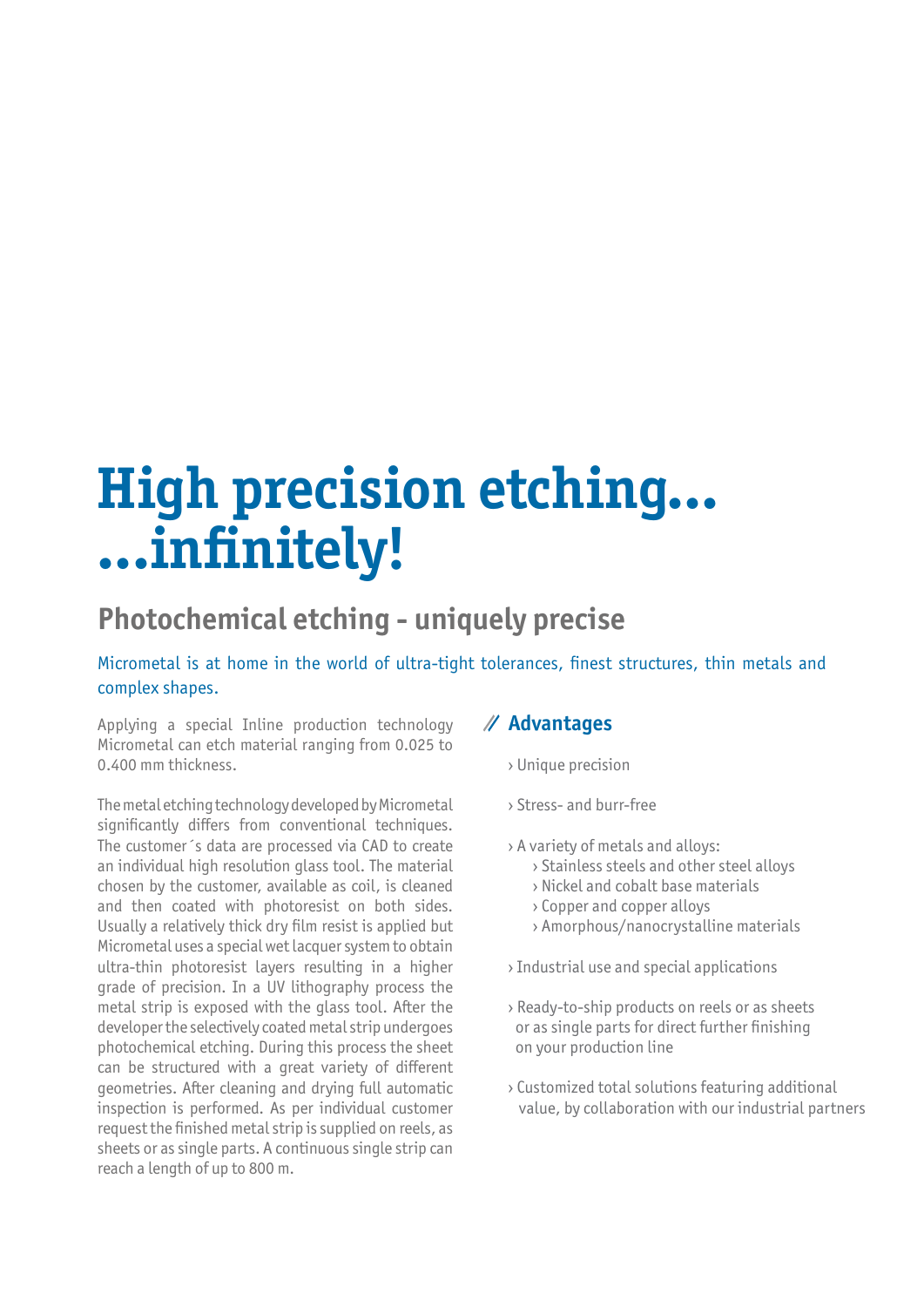# **Finest structures – tightest tolerances**

**We set the standards in our industry**

The Inline lithography etching process is an excellent tool for the manufacturing of highly-precise metal parts in industrial quantities. Even the most complex components can be realized respecting the tightest tolerances according to your specifications.

#### **Filters & sieves**

Especially for applications requiring a large number of holes with identical or different geometries the Micrometal etching technology offers a significant advantage: free structuring possibilities. Grid arrays and break-through geometries can be designed individually applying a damage-free production process. Thus the functionality of a sieve can be adapted to nearly all layouts of an application. Etched sieves are characterized by a high selectivity and very good back-flush properties. They are completely burr-free and also suitable for residue-free cleaning and subsequent sterilization.

Pressure stability is another advantage especially valued by the automotive industry for applications like, e.g. filters for injection systems or protective filters for hydraulic assemblies. Possible applications for the food industry are sieves in coffee machines and centrifuges for starch production.

#### **Needles & blades**

The Micrometal etching technique meets the extremely tight specifications of medical technology and here our standards are industry-leading. Due to variable design parameters break-through geometries can be realized using special 3D shapes. This enables largescale production of complex geometries for lancets, scalpels, and blades.

Additional advantages: no stress is induced into the material and the chemical as well as the physical properties remain unchanged. These are decisive arguments for applying this technology in the production of micro-surgical instruments, saws or combs for medical use.

#### **Surface & function**

Special process parameters applied in mask preparation and the exposure systems allow the structuring of different, highly-precise geometries on both sides of the same component. Thus a large variety of surface effects can be realized, e.g. defined half etch areas and the production of combination structures. These properties find their application in the production of micro-fluid products, optical surface effects as well as tribological functional surfaces.

#### **Precision & more**

Customers across the industries already value our Inline lithography etching technology as an alternative to conventional techniques. In cooperation with our partners we can offer you further processes like injection molding, forming, diffusion welding, laser welding or selective coating. We supply microprecision components worldwide and we are looking forward to accepting new challenges – especially from industries we do not serve yet.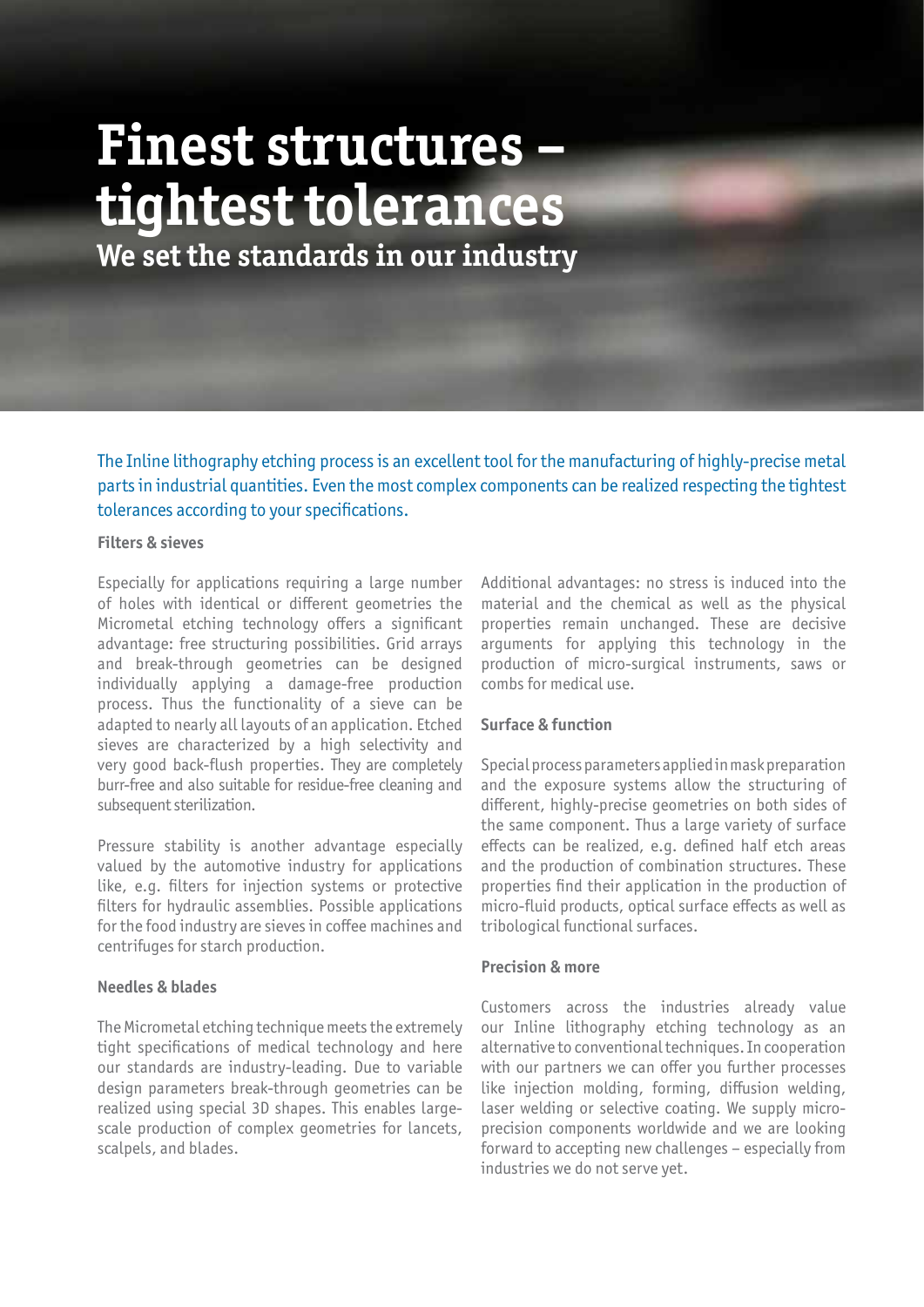











**Chemical Industry Consumer & Capital Goods** 



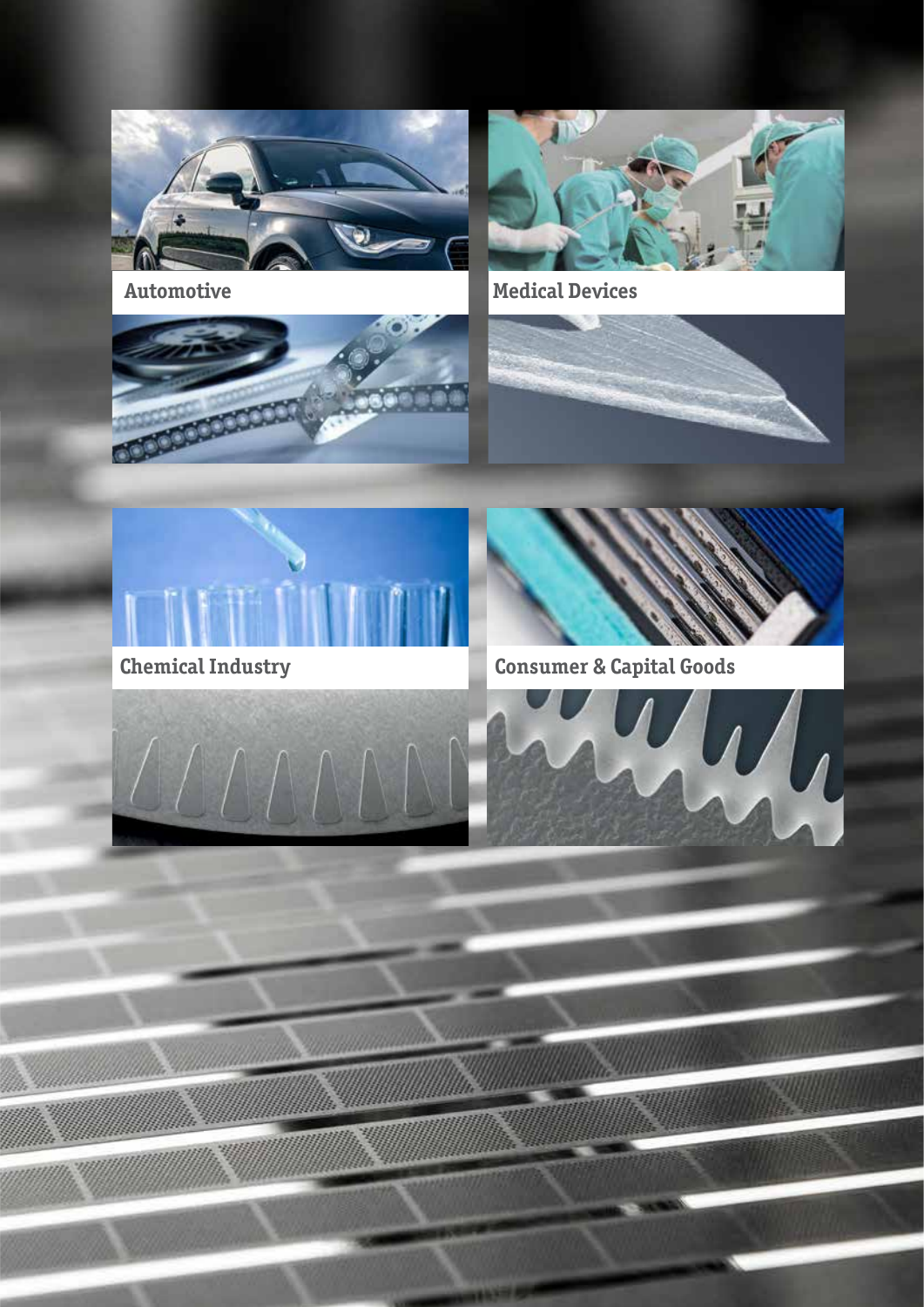### **Photo etching technique in all its variety**

Micrometal is capable of processing metal with thicknesses ranging from 0.025 to 0.400 mm and a source material width of up to 315 mm. A minimum hole diameter of 80 % of the material thickness can be realized.

| <b>Material</b><br>thickness | <b>Diameter Tolerance</b><br>(reference value) | <b>Smallest</b><br>hole diameter | <b>Achievable hole geometries</b> |
|------------------------------|------------------------------------------------|----------------------------------|-----------------------------------|
| 0.025                        | $+/- 0.007$                                    | 0.025                            |                                   |
| 0.050                        | $+/- 0.007$                                    | 0.04                             |                                   |
| 0.100                        | $+/- 0.010$                                    | 0.08                             |                                   |
| 0.150                        | $+/- 0.015$                                    | 0.12                             |                                   |
| 0.300                        | $+/- 0.035$                                    | 0.24                             |                                   |
| 0.400                        | $+/- 0.045$                                    | 0.32                             |                                   |

Dimensions in mm

For more detailed information please visit **www.micrometal.de** 

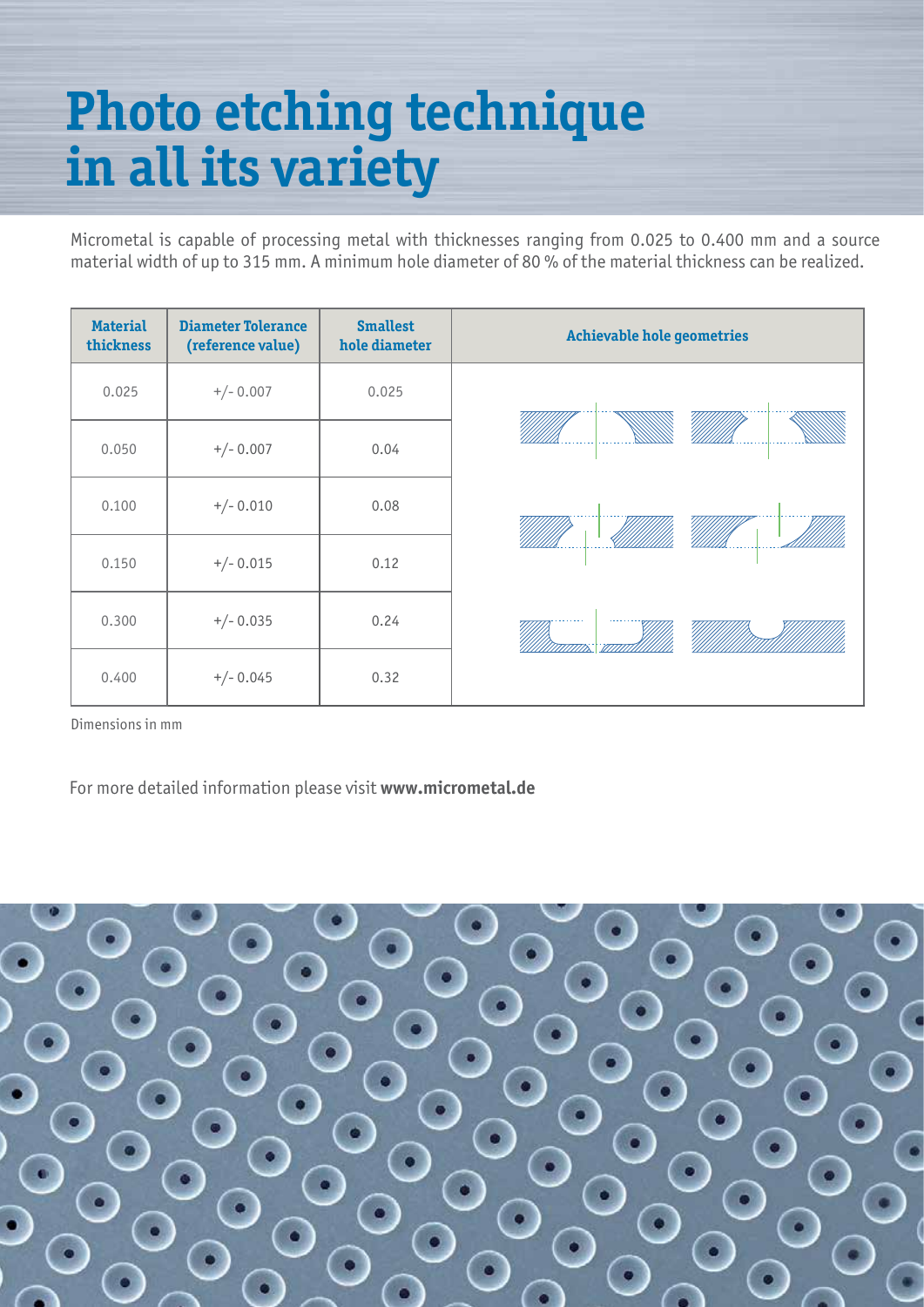## **Best of metal.**

The metal specialists of Wickeder Group combine their expertise to offer you the best of metal. On three continents (Europe, North America and Asia), there is a wide range of standard and customized solutions. We can guarantee highest quality standards, flexibility, and fast response times by our product- and service-oriented business model. Ultramodern production lines, extensive knowledge, and innovative solutions have always been the success of Wickeder Group.



#### **Portfolio of Micrometal**

- › Filters
- › Screens
- › Grids
- › Needles
- › Lancets
- › Blades
- › Diffusers
- **› Comprehensive, single-supplier solutions**

#### **Portfolio of Wickeder Group :**

- › Clad Materials
- › Thermostatic Bimetals
- › Metal Strips & Metallic Foils
- › Precision-etched Micro Components
- › Toll Working
- › Waterjet Cutting / Centrifuges and Screens
- › Punching, Bending, Welding
- › Cabinet Control, Laser Cutting, Laser Welding



**www.wickeder-group.com**